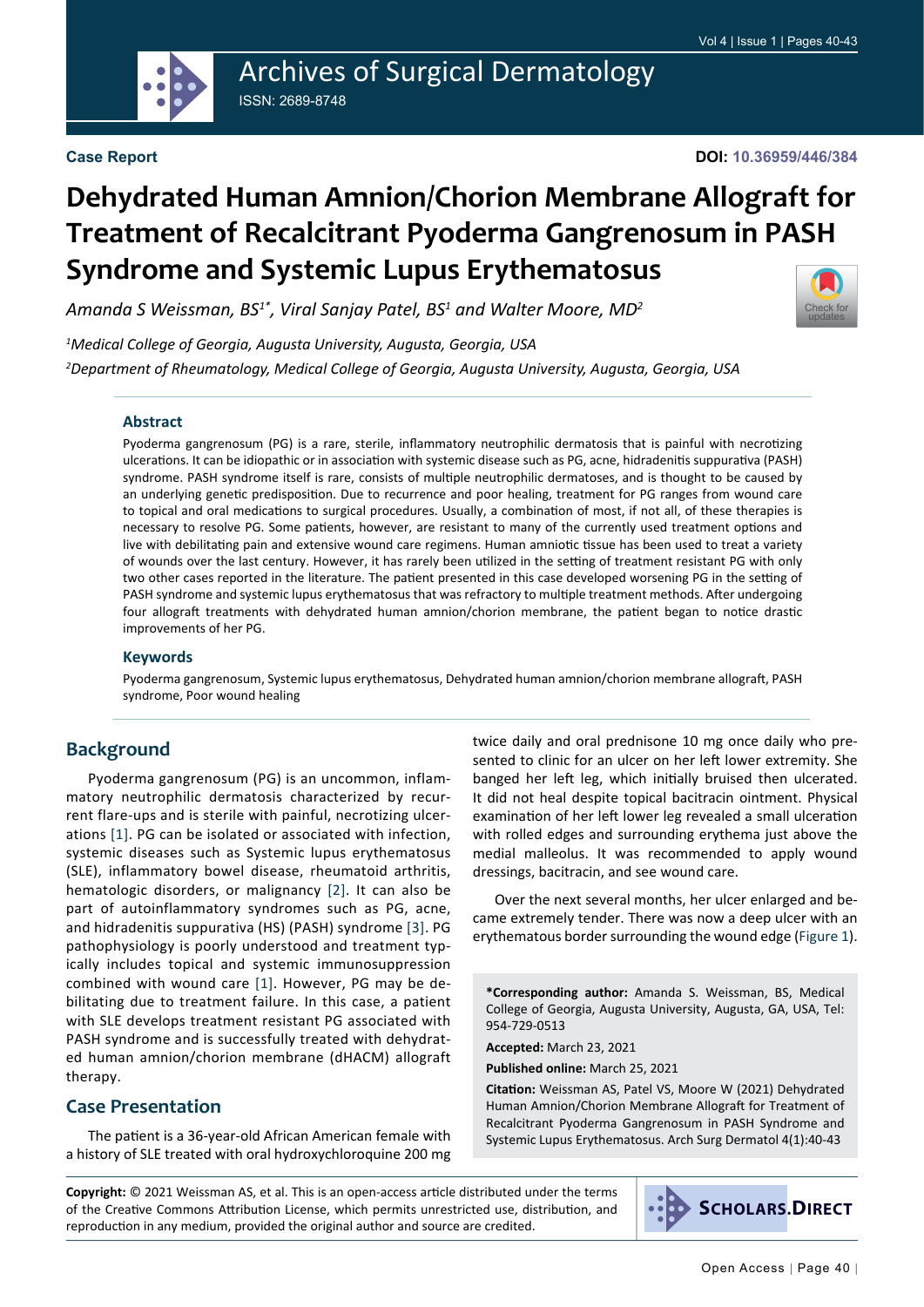**Citation:** Weissman AS, Patel VS, Moore W (2021) Dehydrated Human Amnion/Chorion Membrane Allograft for Treatment of Recalcitrant Pyoderma Gangrenosum in PASH Syndrome and Systemic Lupus Erythematosus. Arch Surg Dermatol 4(1):40-43



**Figure 1:** Pyoderma gangrenosum with dystrophic calcification. A 5.5 cm × 3 cm ulcer on the left leg just superior to the medial malleolus with violaceous undermined borders with a small, white, and firm nodule at the inferior aspect (white arrow).



**Figure 2:** Worsening pyoderma gangrenosum. Left medial lower leg with a deep 8 × 8 cm ulceration with undermined borders and exposed tendon and muscle. There is granulation tissue present atop the exposed tendon and diffuse lower extremity edema.

Additionally, three small subcutaneous nodules with small sinus tracts were noticed in her left maxilla and groin. She was diagnosed PASH syndrome.

<span id="page-1-0"></span>Ĩ

<span id="page-1-1"></span>Ĩ

The patient tried several treatment regimens over two years including increasing her daily oral prednisone, azithromycin, clindamycin, doxycycline, dapsone, adalimumab, cyclosporine, timolol 0.25% drops, clobetasol 0.05% ointment, and frequent dressing changes as well as hyperbaric therapy through wound care. Adalimumab improved her HS, but her PG worsened. The care team decided to debride the wound and inject intralesional triamcinolone. Post-operation follow-up examination revealed a large, deep ulceration in the left medial lower leg that was now extending towards the posterior calf with undermining borders and exposure of tendon. There were sparse, focal areas of granulation tissue with overlying purulent drainage and diffuse lower extremity edema [\(Figure 2\)](#page-1-1).

The PG remained unresponsive and continued to worsen, and a decision was made to use dHACM allograft therapy. After the first treatment, the patient had notable improvement in pain and functionality. She received three additional rounds of dHACM over a total of four months ([Figure 3\)](#page-2-0). Her chronic ulcer that measured  $10 \times 9 \times 0.4$  cm just prior to treatment reduced to  $8 \times 6 \times 0.1$  cm after dHACM therapy and continues to improve in conjunction with her hydroxychloroquine, maintenance dose oral prednisone, topical medications, and wound care ([Figure 4\)](#page-2-1).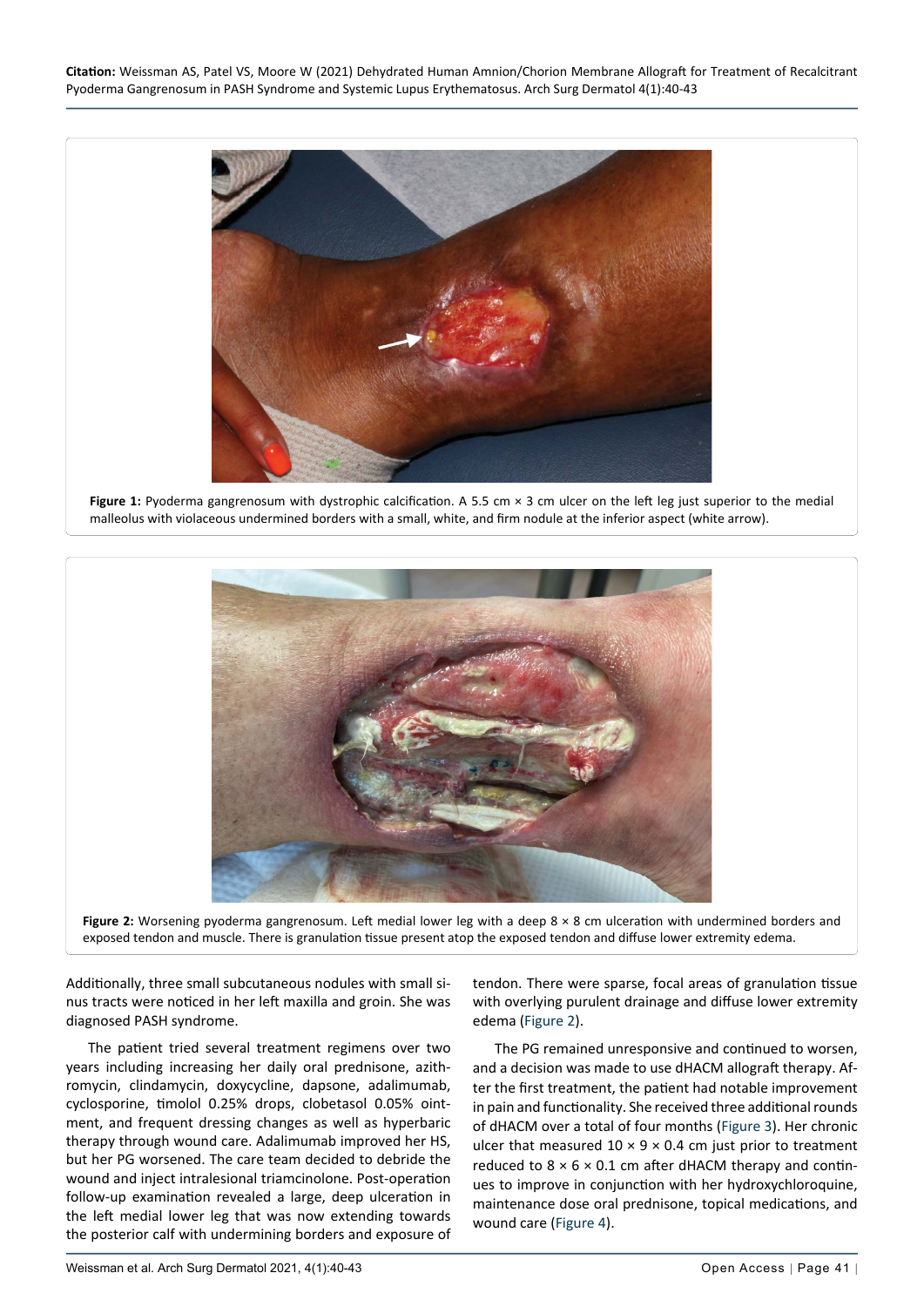<span id="page-2-0"></span>

**Figure 3:** Pyoderma gangrenosum in response to four dHACM allograft therapy treatments over the span of four months. (A) First treatment complete; (B) Second treatment complete; (C) Third treatment complete; (D) Fourth treatment complete.



**Figure 4:** Pyoderma gangrenosum one month (A) and two months (B) After four successful treatments of dHACM allograft therapy.

#### **Conclusion**

<span id="page-2-1"></span>Ĩ

PG as an entity of PASH syndrome is uncommon. PASH syndrome is a distinct autoinflammatory disease comprised of multiple neutrophilic dermatoses that likely has underlying genetic predisposition [\[4](#page-3-4),[5](#page-3-5)]. It has recently been recognized in the literature; thus, there are no evidence-based treatment guidelines to date. A recent case report describes PASH syndrome successfully treated with adalimumab, antibiotics, weight loss, and intensive wound care and dressing changes [[6\]](#page-3-6).

PG, regardless if isolated or part of other systemic syndromes, can be difficult to treat given the recalcitrant nature of the disease; hence, many treatment combinations are utilized. Topical therapies such as corticosteroids and calcineurin inhibitors are often prescribed [[1\]](#page-3-0). Surgical management can be complicated by pathergy, which is described as skin trauma that initiates a new PG lesion or exacerbates a preexisting one. Therefore, the utility and effectiveness of surgical therapy is controversial [[7\]](#page-3-7).

Systemic immunosuppressive agents may be prescribed such as cyclosporine, azathioprine, dapsone, methotrexate, tacrolimus, corticosteroids, TNF-alpha inhibitors, mycophenolate mofetil, intravenous immunoglobulins, cyclophosphamide, rituximab, alefacept, anakinra, canakinumab, and ustekinumab. Antibiotics are occasionally used in conjunction with systemic agents [\[1](#page-3-0)]. Additionally, negative pressure wound therapy has been shown to facilitate nonhealing wounds in the lower extremities [\[8](#page-3-3)].

Treatment of PG with dHACM is rarely reported in the literature and may be a viable option for those who have failed prior treatments. dHACM has been used in a variety of clinical settings including wound healing and can assist in decreasing inflammation and scar tissue development, reducing pain, increasing angiogenesis, and providing a cellular proliferation and migration matrix [[8](#page-3-3)]. dHACM is thought to be superior to live skin substitutes for several reasons. dHACM acts as a "stem cell magnet" to stimulate hematopoietic or mesenchymal cells that are brought to injured sites through soluble